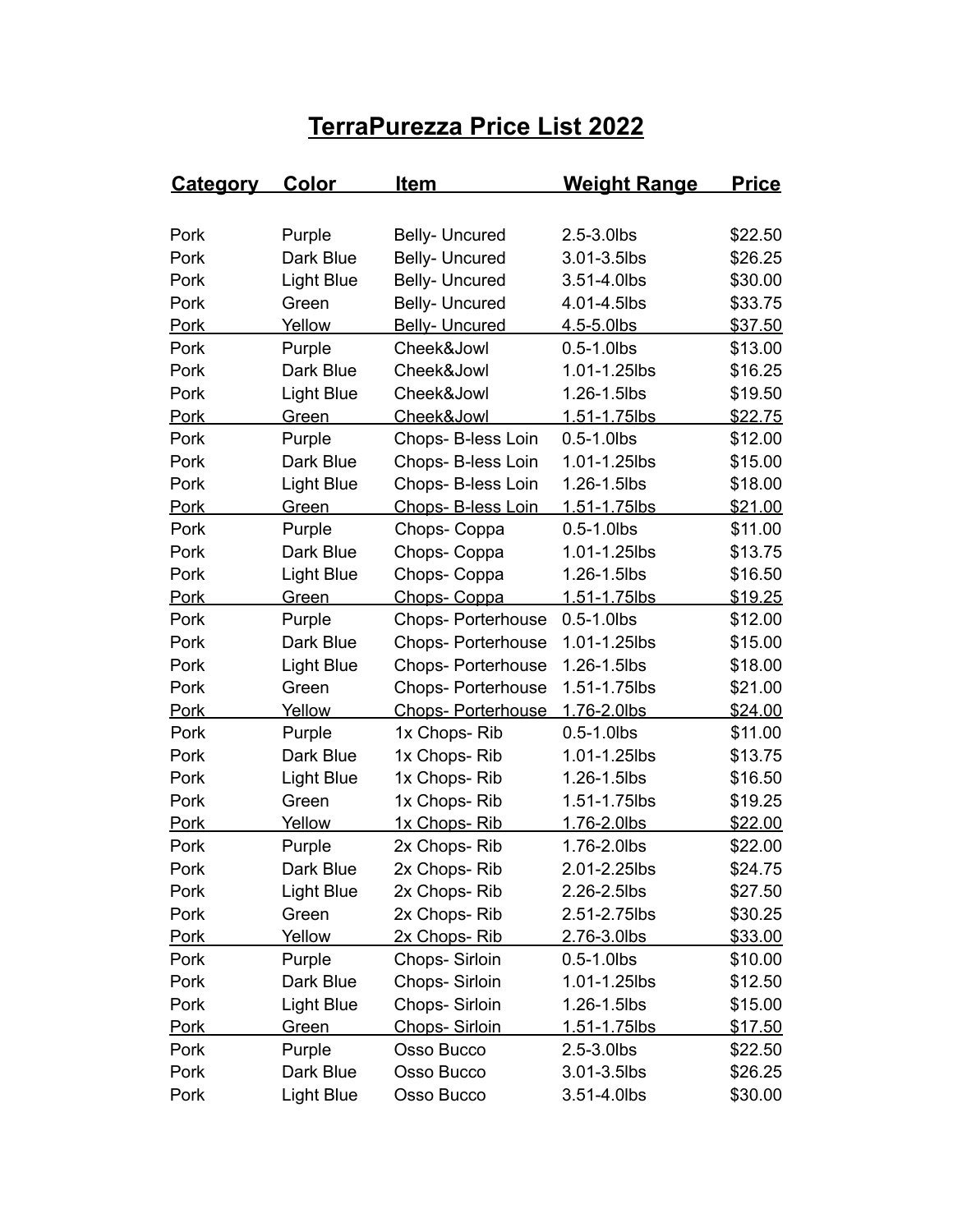| <b>Pork</b> | <b>Green</b>      | Osso Bucco                          | 4.01-4.5lbs     | \$33.75 |
|-------------|-------------------|-------------------------------------|-----------------|---------|
| Pork        | Purple            | <b>Ribs- Country</b>                | 2.0-2.5lbs      | \$26.25 |
| Pork        | Dark Blue         | Ribs- Country                       | 2.51-3.0lbs     | \$31.50 |
| Pork        | <b>Light Blue</b> | Ribs- Country                       | 3.01-3.5lbs     | \$36.75 |
| Pork        | Green             | Ribs- Country                       | 3.51-4.0lbs     | \$42.00 |
| Pork        | Yellow            | Ribs- Country                       | 4.01-4.5lbs     | \$47.25 |
| Pork        | Purple            | Ribs- Spare/St Louis 1.5-2.0lbs     |                 | \$19.00 |
| Pork        | Dark Blue         | Ribs- Spare/St Louis 2.01-2.5lbs    |                 | \$23.75 |
| Pork        | <b>Light Blue</b> | Ribs- Spare/St Louis 2.51-3.0lbs    |                 | \$28.50 |
| <b>Pork</b> | Green             | Ribs- Spare/St Louis 3.01-3.5lbs    |                 | \$33.25 |
| Pork        | Purple            | Roasts- B. Butt, B.-In 3.0-3.5lbs   |                 | \$35.00 |
| Pork        | Dark Blue         | Roasts- B. Butt, B.-In 3.51-4.0lbs  |                 | \$40.00 |
| Pork        | <b>Light Blue</b> | Roasts- B. Butt, B.-In 4.01-4.5lbs  |                 | \$45.00 |
| Pork        | Green             | Roasts- B. Butt, B.-In 4.51-5.0lbs  |                 | \$50.00 |
| Pork        | Yellow            | Roasts- B. Butt, B.-In 5.01-5.5lbs  |                 | \$55.00 |
| <b>Pork</b> | <u>Red</u>        | Roasts- B. Butt, B.-In 5.51-6.0lbs  |                 | \$60.00 |
| Pork        | Purple            | Roasts- Picnic, B.-In 4.0-5.25lbs   |                 | \$45.00 |
| Pork        | Dark Blue         | Roasts- Picnic, B.-In 5.26-6.25lbs  |                 | \$54.00 |
| Pork        | <b>Light Blue</b> | Roasts- Picnic, B.-In               | 6.26-7.25lbs    | \$63.00 |
| Pork        | Green             | Roasts- Picnic, B.-In               | 7.26-8.25lbs    | \$72.00 |
| Pork        | Yellow            | Roasts- Picnic, B.-In 8.26-9.25lbs  |                 | \$81.00 |
| <b>Pork</b> | <b>Red</b>        | Roasts- Picnic, B.-In 9.26-10.25lbs |                 | \$90.00 |
| Pork        | Purple            | Roasts-Sirloin, B.-In 2.0-2.5lbs    |                 | \$25.00 |
| Pork        | Dark Blue         | Roasts-Sirloin, B.-In 2.51-3.0lbs   |                 | \$30.00 |
| Pork        | <b>Light Blue</b> | Roasts-Sirloin, B.-In 3.01-3.5lbs   |                 | \$35.00 |
| <b>Pork</b> | Green             | Roasts-Sirloin, B.-In 3.51-4.0lbs   |                 | \$40.00 |
| Pork        | Purple            | <b>Brisket</b>                      | 1.01-1.25lbs    | \$11.25 |
| Pork        | Dark Blue         | <b>Brisket</b>                      | 1.26-1.5lbs     | \$13.00 |
| Pork        | <b>Light Blue</b> | <b>Brisket</b>                      | 1.51-1.75lbs    | \$15.75 |
| Pork        | Green             | <b>Brisket</b>                      | 1.76-2.0lbs     | \$18.00 |
| Pork        | Yellow            | <u>Brisket</u>                      | 2.01-2.25lbs    | \$20.25 |
| Pork        | Purple            | Tenderloin                          | $0.5 - 1.0$ lbs | \$18.00 |
| Pork        | Dark Blue         | Tenderloin                          | 1.01-1.25lbs    | \$22.50 |
| Pork        | <b>Light Blue</b> | Tenderloin                          | 1.26-1.5lbs     | \$27.00 |
| <b>Pork</b> | Green             | <b>Tenderloin</b>                   | 1.51-1.75lbs    | \$31.50 |
| Pork        | No Sticker        | <b>Bones</b>                        | 5lbs            | \$15.00 |
| Pork        | No Sticker        | Ears 1pk                            |                 | \$2.00  |
| Pork        | No Sticker        | Ears 2pk                            |                 | \$4.00  |
| Pork        | No Sticker        | <b>Hock &amp; Trotters</b>          |                 | \$6.00  |
| Pork        | No Sticker        | Lardons- Uncured                    | 1.0lbs          | \$8.00  |
| Pork        | No Sticker        | Shank                               |                 | \$18.00 |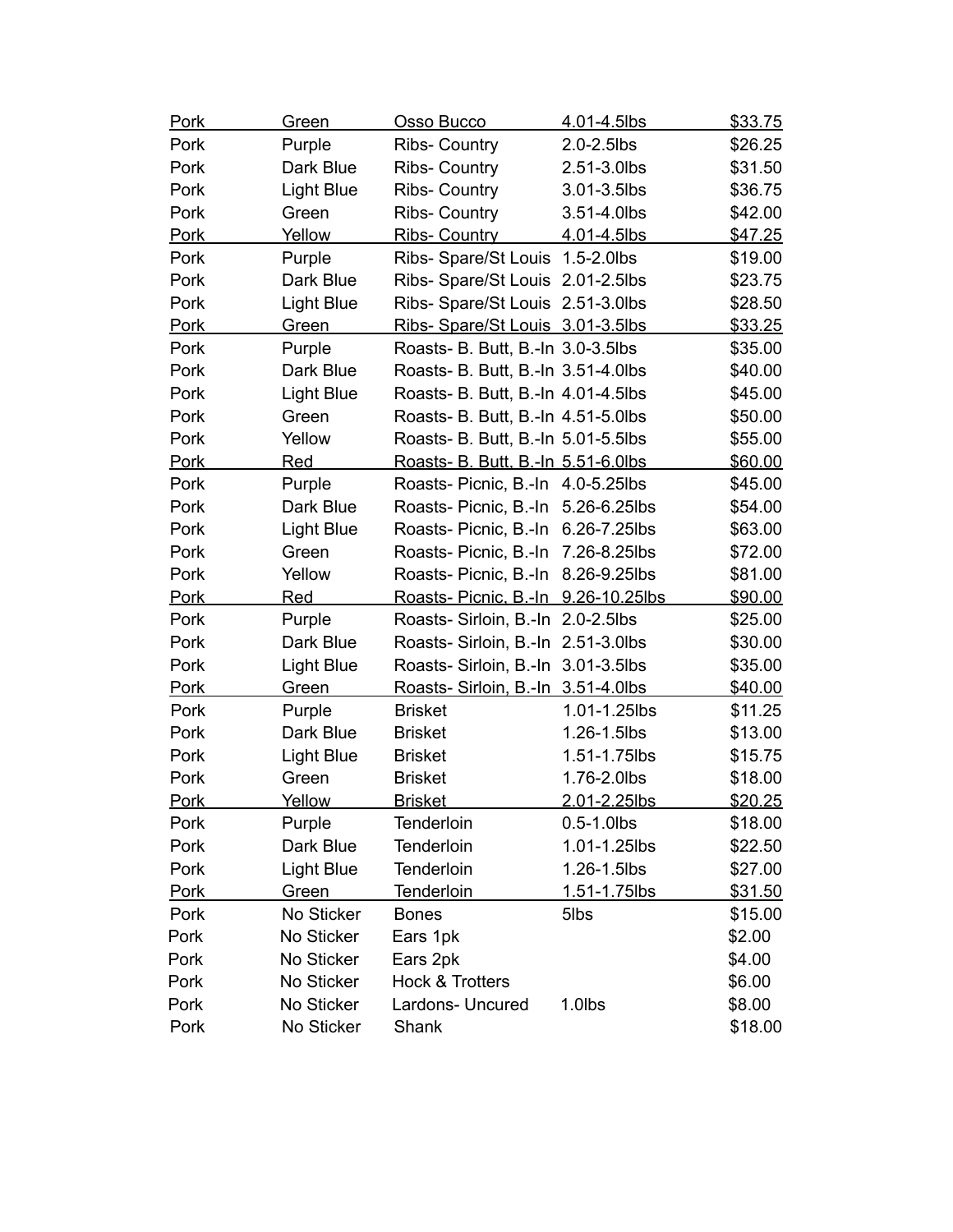| <b>Category</b> | Color             | <b>Item</b>            | <b>Weight Range</b> | <b>Price</b> |
|-----------------|-------------------|------------------------|---------------------|--------------|
|                 |                   |                        |                     |              |
| Sausage         | Purple            | Bacon Bratwurst        | 1.26-1.5lbs         | \$24.00      |
| Sausage         | Dark Blue         | <b>Bacon Bratwurst</b> | 1.51-1.75lbs        | \$28.00      |
| Sausage         | <b>Light Blue</b> | <b>Bacon Bratwurst</b> | 1.76-2.0lbs         | \$32.00      |
| Sausage         | Green             | <b>Bacon Bratwurst</b> | 2.01-2.25lbs        | \$36.00      |
| Sausage         | Purple            | Hot Italian            | $1.0 - 1.5$ lbs     | \$18.00      |
| Sausage         | Dark Blue         | Hot Italian            | 1.51-1.75lbs        | \$21.00      |
| Sausage         | <b>Light Blue</b> | Hot Italian            | 1.76-2.0lbs         | \$24.00      |
| Sausage         | Purple            | Mild Italian           | 1.76-2.0lbs         | \$24.00      |
| <b>Sausage</b>  | Dark Blue         | Mild Italian           | 2.01-2.25lbs        | \$27.00      |
| Sausage         | No Sticker        | Loose-Breakfast        | 1lb                 | \$11.00      |
| Sausage         | No Sticker        | Loose- Chorizo         | 1lb                 | \$10.00      |
| Sausage         | No Sticker        | Loose- Plain Ground    | 1lb                 | \$8.00       |

| <u>Category</u> | Color             | <b>Item</b>          | <u>Weight Range</u> | Price          |
|-----------------|-------------------|----------------------|---------------------|----------------|
| Poultry         | Purple            | 2x Breasts           | 0.75-1.0lbs         | \$14.00        |
| Poultry         | Dark Blue         | 2x Breasts           | 1.01-1.25lbs        | \$17.50        |
| Poultry         | <b>Light Blue</b> | 2x Breasts           | 1.26-1.5lbs         | \$21.00        |
| Poultry         | Green             | 2x Breasts           | 1.51-1.75lbs        | \$24.50        |
| Poultry         | Purple            | 6x Wings             | 1.51-1.75lbs        | \$14.00        |
| Poultry         | Dark Blue         | 6x Wings             | 1.76-2.0lbs         | \$16.00        |
| Poultry         | <b>Light Blue</b> | 6x Wings             | 2.01-2.25lbs        | \$18.00        |
| Poultry         | Green             | 6x Wings             | 2.26-2.5lbs         | \$20.00        |
| Poultry         | Purple            | 4x thighs            | 1.51-1.75lbs        | \$17.50        |
| Poultry         | Dark Blue         | 4x thighs            | 1.76-2.0lbs         | \$20.00        |
| Poultry         | <b>Light Blue</b> | 4x thighs            | 2.01-2.25lbs        | \$22.50        |
| Poultry         | Green             | 4x thighs            | 2.26-2.5lbs         | \$25.00        |
| Poultry         | Purple            | <b>4x Drumsticks</b> | 1.01-1.25lbs        | \$10.00        |
| Poultry         | Dark Blue         | <b>4x Drumsticks</b> | 1.26-1.5lbs         | \$12.00        |
| Poultry         | <b>Light Blue</b> | <b>4x Drumsticks</b> | 1.51-1.75lbs        | \$14.00        |
| Poultry         | Green             | <b>4x Drumsticks</b> | 1.76-2.0lbs         | \$16.00        |
| Poultry         | Purple            | Legs                 | 1.0-1.5lbs          | \$14.25        |
| Poultry         | Dark Blue         | Legs                 | 1.51-1.75lbs        | \$16.50        |
| Poultry         | <b>Light Blue</b> | Legs                 | 1.76-2.0lbs         | \$19.00        |
| Poultry         | Green             | Legs                 | 2.01-2.25lbs        | \$21.25        |
| Poultry         | Purple            | <b>Half Chicken</b>  | 1.0-1.5lbs          | \$13.50        |
| Poultry         | Dark Blue         | <b>Half Chicken</b>  | 1.51-1.75lbs        | \$15.75        |
| Poultry         | <b>Light Blue</b> | <b>Half Chicken</b>  | 1.76-2.0lbs         | \$18.00        |
| Poultry         | Green             | <b>Half Chicken</b>  | 2.01-2.25lbs        | \$20.25        |
| Poultry         | Yellow            | <b>Half Chicken</b>  | 2.26-2.5lbs         | \$22.50        |
| Poultry         | Red               | <b>Half Chicken</b>  | 2.51-2.75lbs        | <u>\$24.75</u> |
| Poultry         | Purple            | Spatchcock           | 2.0-2.5lbs          | \$22.50        |